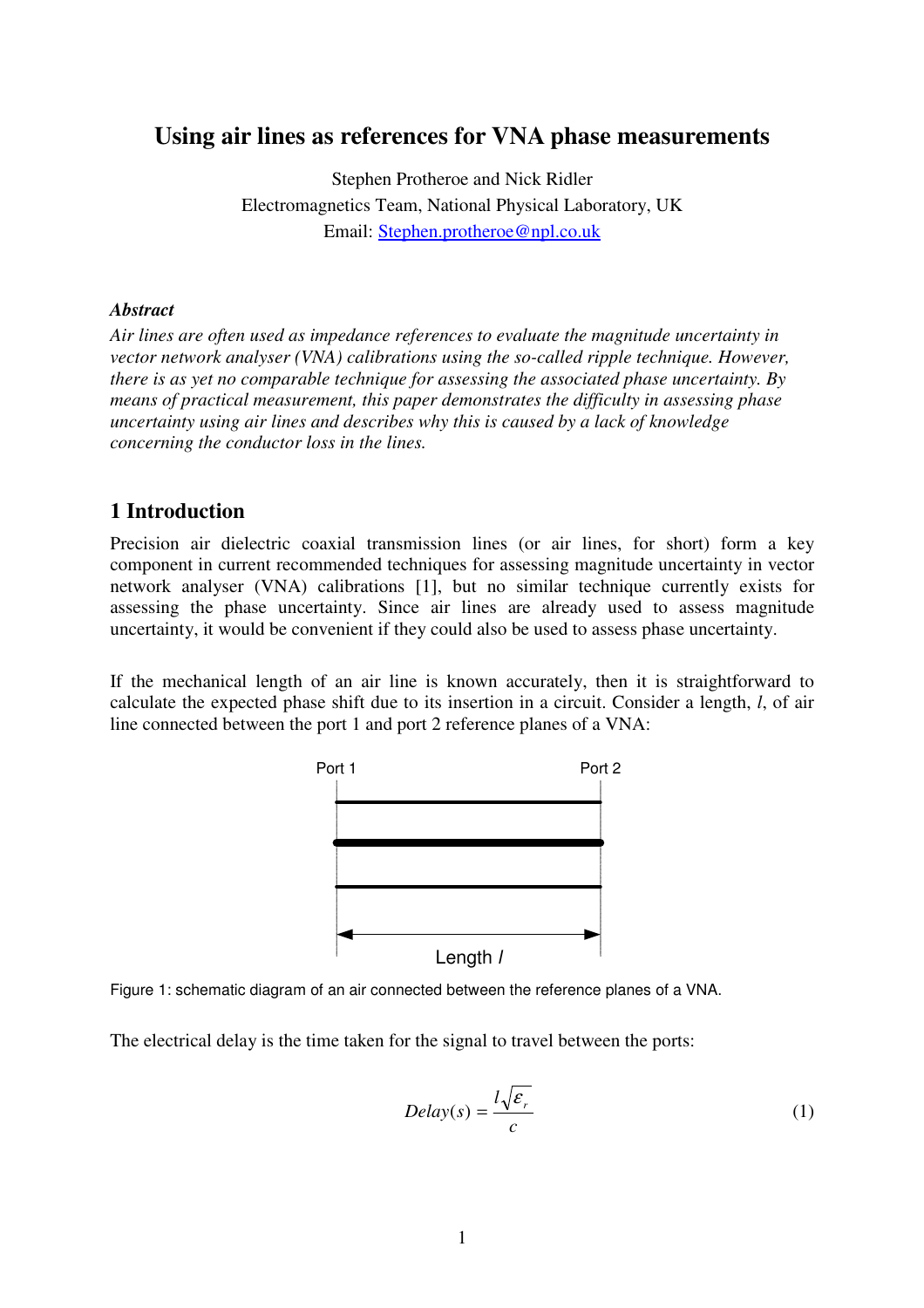where

 $\varepsilon_r$  = relative permittivity of line's dielectric,  $\varepsilon_r$  = 1.000649 for air at 23 °C  $c =$  speed of light  $\approx 2.997925 \times 10^8 \text{ m.s}^{-1}$ .

For a coaxial line, the phase response, φ, is linear with frequency:

$$
\phi(rad) = 2\pi f \times delay = \omega \times delay \tag{2}
$$

where

 $\omega$  = angular frequency (rad.s<sup>-1</sup>)  $f = \text{frequency (Hz)}$ .

Hence

$$
\phi = \frac{2\pi f l \sqrt{\epsilon_r}}{c} = \beta_0 l \tag{3}
$$

where

$$
\beta_0 = \text{phase constant (rad.m}^{-1}) = \frac{2\pi f \sqrt{\varepsilon_r}}{c}.
$$

The measured phase  $(-\pi < \theta < \pi)$  can be found from the phase response as<sup>1</sup>:

$$
\Theta(rad) = \pi - \text{mod}(\phi + \pi, 2\pi). \tag{4}
$$

Conversely, the phase response may be calculated from the measured phase:

$$
\phi(rad) = \text{mod}(2\pi - \theta, 2\pi) + 2\pi n \tag{5}
$$

where *n* is an integer  $(n = 0, 1, 2, ...)$ .

The electrical length of the line may therefore be calculated from the measured phase using:

$$
l = \frac{c(2\pi n - \theta)}{2\pi f \sqrt{\epsilon_r}} = \frac{(2\pi n - \theta)}{\beta_0}.
$$
 (6)

Since there are multiple solutions to equations  $(5)$  and  $(6)$ , the correct value for *n* can be determined by finding a length that is within a given tolerance of the nominal length. This

<sup>&</sup>lt;sup>1</sup> The modulo arithmetic operator mod( $\phi + \pi$ ,  $2\pi$ ) returns the remainder after ( $\phi + \pi$ ) is divided by  $2\pi$ .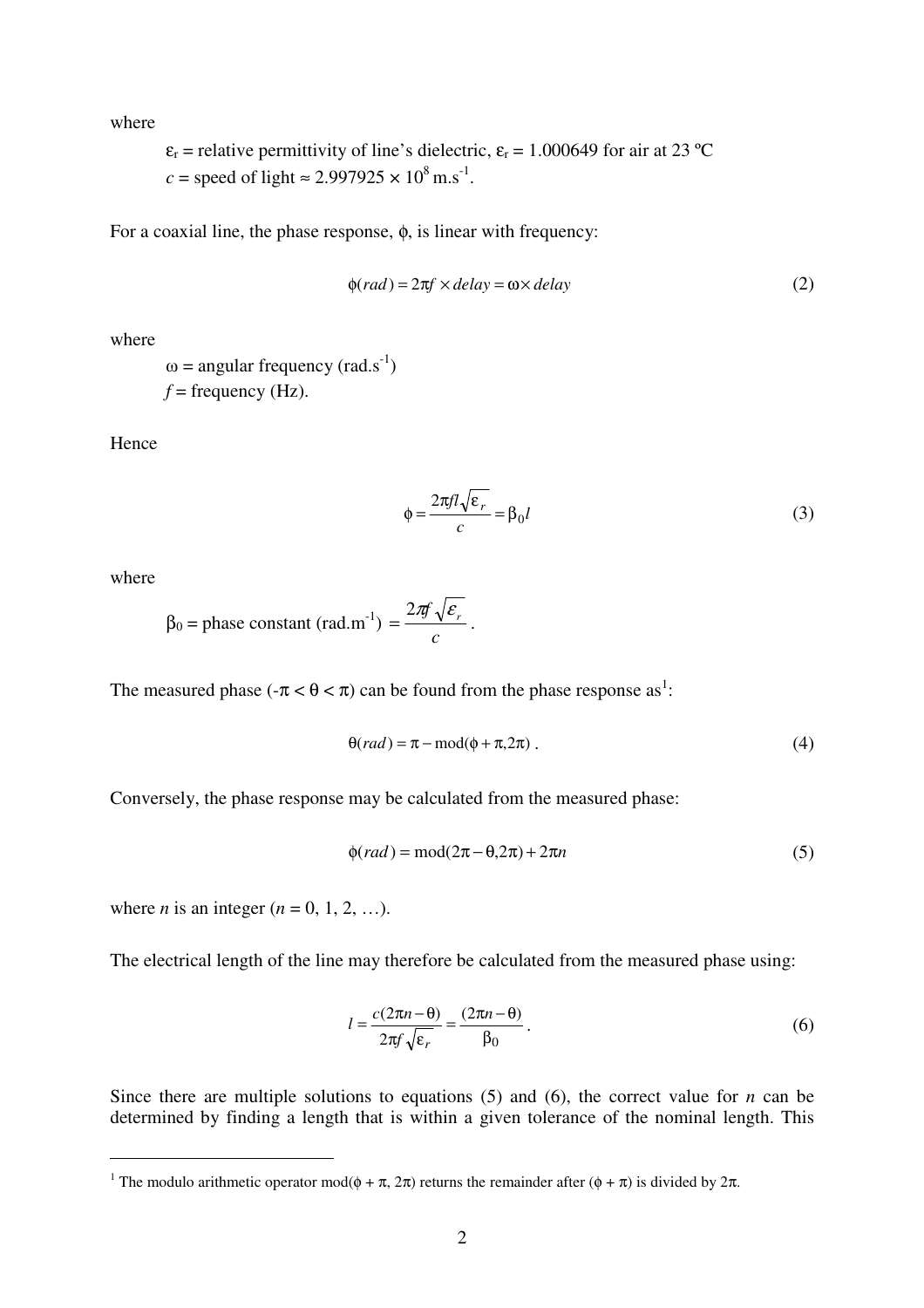tolerance is dependent on the frequency (wavelength) of the measurement, e.g. at 18 GHz it will be approximately 20 mm.

#### **2 Measurements**

Three 50 ohm air lines fitted with precision 7 mm connectors were selected for this investigation: two nominal 100 mm lines from different manufacturers (i.e. Hewlett Packard and Maury Microwave) and one nominal 300 mm line (manufactured by Maury Microwave). The mechanical lengths of these lines were measured by a UKAS-accredited laboratory.<sup>2</sup>

The *S*-parameters of the lines were measured using NPL's primary national standard VNA measurement system to obtain the best possible accuracy. The electrical length of the lines was calculated using equation (6) from both  $S_{21}$  and  $S_{12}$  phase data and compared with the mechanical length. Figure 2 shows a plot of the difference in length between the electrical and mechanical determinations, as a function of frequency.



Figure 2: showing the difference in length between the electrical and mechanical determinations of the length for the 300 mm line.

<sup>&</sup>lt;sup>2</sup> A correction was applied to these length measurements to take account of the difference in temperature between the UKAS-accredited calibration laboratory temperature (i.e. 20 ºC) and NPL's VNA laboratory temperature (23 ºC).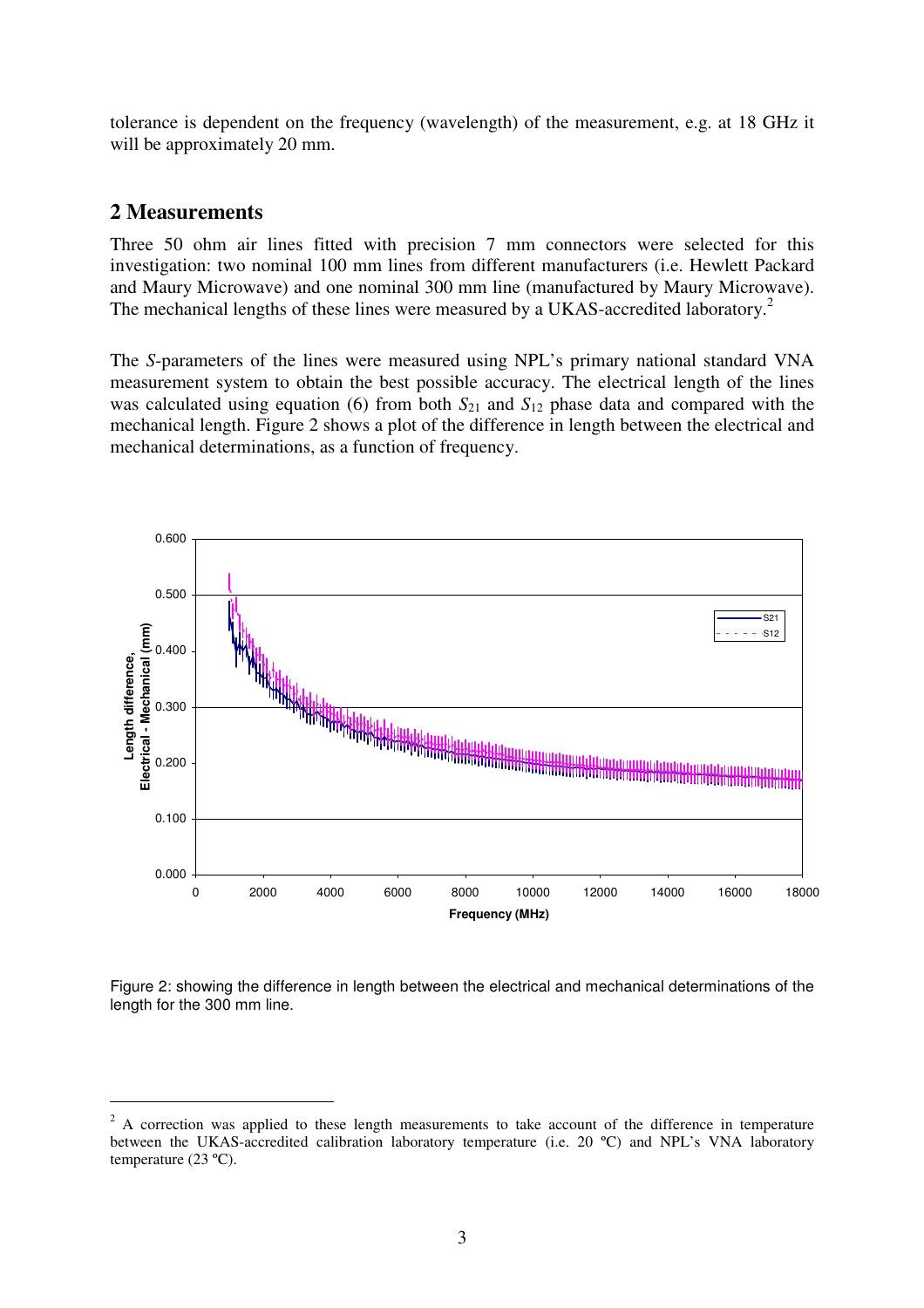This Figure shows that the electrical determination of the line's length produces a longer length value than the mechanical determination at all frequencies. The length difference is also frequency dependent. Finally, Figure 2 also shows that the data derived from  $S_{21}$  is essentially the same as that derived from *S*<sup>12</sup> (as is to be expected for a reciprocal device) and so only *S*<sup>21</sup> data will be shown in the plots that follow.

Figure 3 shows a similar plot to Figure 2 except that the data for the two 100 mm lines has been included. As before, there is a systematic difference between the electrical and mechanical determinations of the length – the electrical determinations measured the lines to be longer than their mechanical length. However, this difference is less for the 100 mm lines than it is for the 300 mm line.

Again, as before, the length difference is frequency dependent. However the frequency dependence is less for the 100 mm lines than it is for the 300 mm line.



Figure 3: showing the difference in length between the electrical and mechanical determinations of length for the two 100 mm lines and the 300 mm line.

### **3. Lossless versus lossy lines**

The theory presented so far in this paper has assumed that the air lines are lossless. However, in practice, this will not be the case. To illustrate this, Figure 4 shows measurements of the linear magnitude of  $S_{21}$  (i.e. equivalent to the attenuation, or 'loss') of the lines as a function of frequency.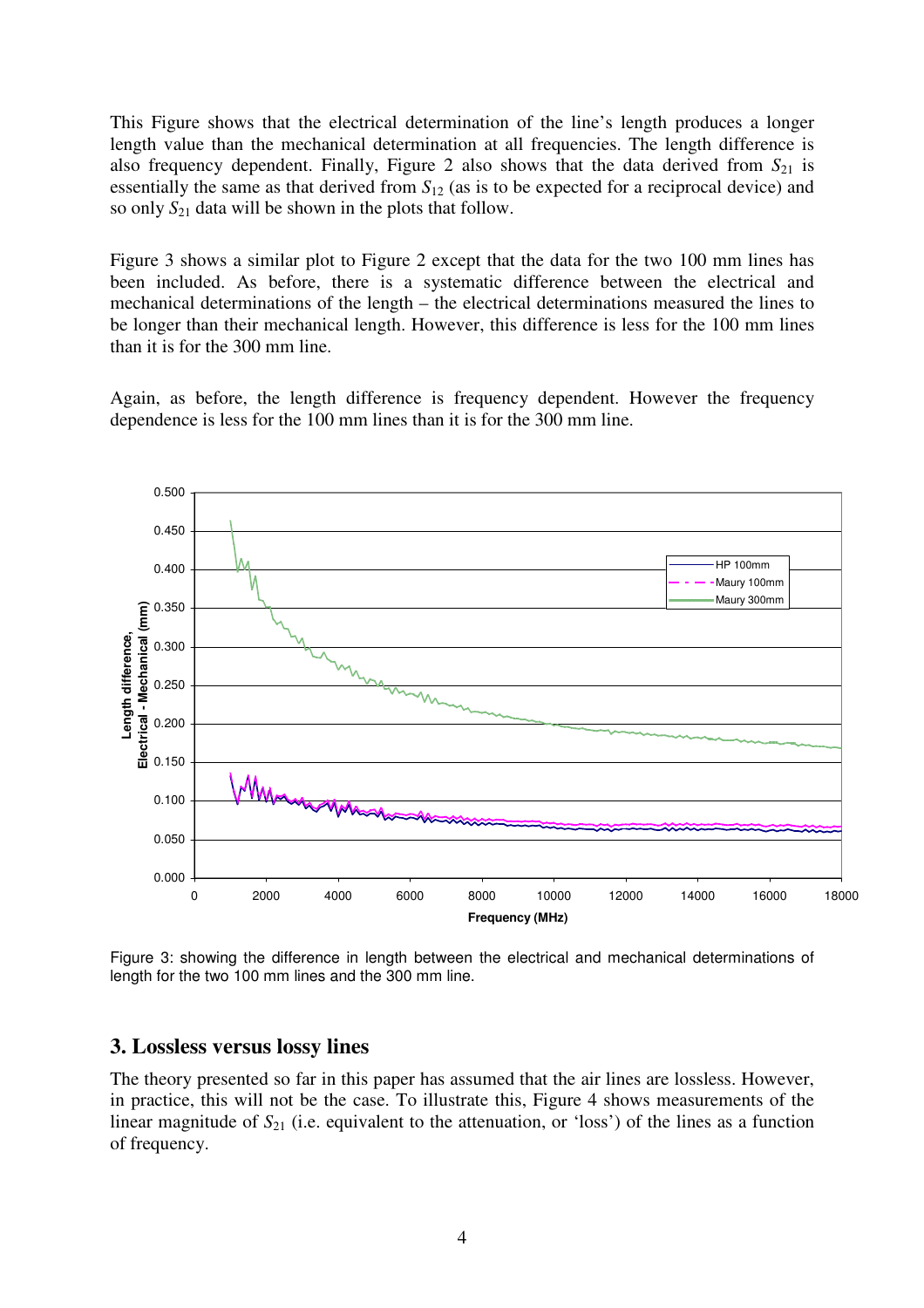A consequence of this loss is to increase the value of the phase constant from its lossless value,  $\beta_0$ , by an amount that is dependent on frequency. For example, although  $\beta_0 = 1201.22$ ° m<sup>-1</sup> at 1 GHz, the electrical length measurement indicates a value that is somewhat higher.



Figure 4:  $S_{21}$  linear magnitude, with uncertainties shown as 'error bars', for each air line.

From the measured phase data and mechanical length, equation (6) can be used to determine a value for the actual phase constant,  $\beta$ , taking into account the loss in the line:

$$
\beta = \frac{(2\pi n - \theta)}{l} \tag{7}
$$

If we now consider a lossy coaxial line in detail, then:

$$
\gamma = \alpha + j\beta = \sqrt{(R + j\omega L)(G + j\omega C)}
$$
\n(8)

where

 $\gamma$  = propagation constant  $\alpha$  = attenuation constant (Np.m<sup>-1</sup>)  $R =$  series resistance  $(\Omega.m^{-1})$  $L =$  series inductance  $(H.m^{-1})$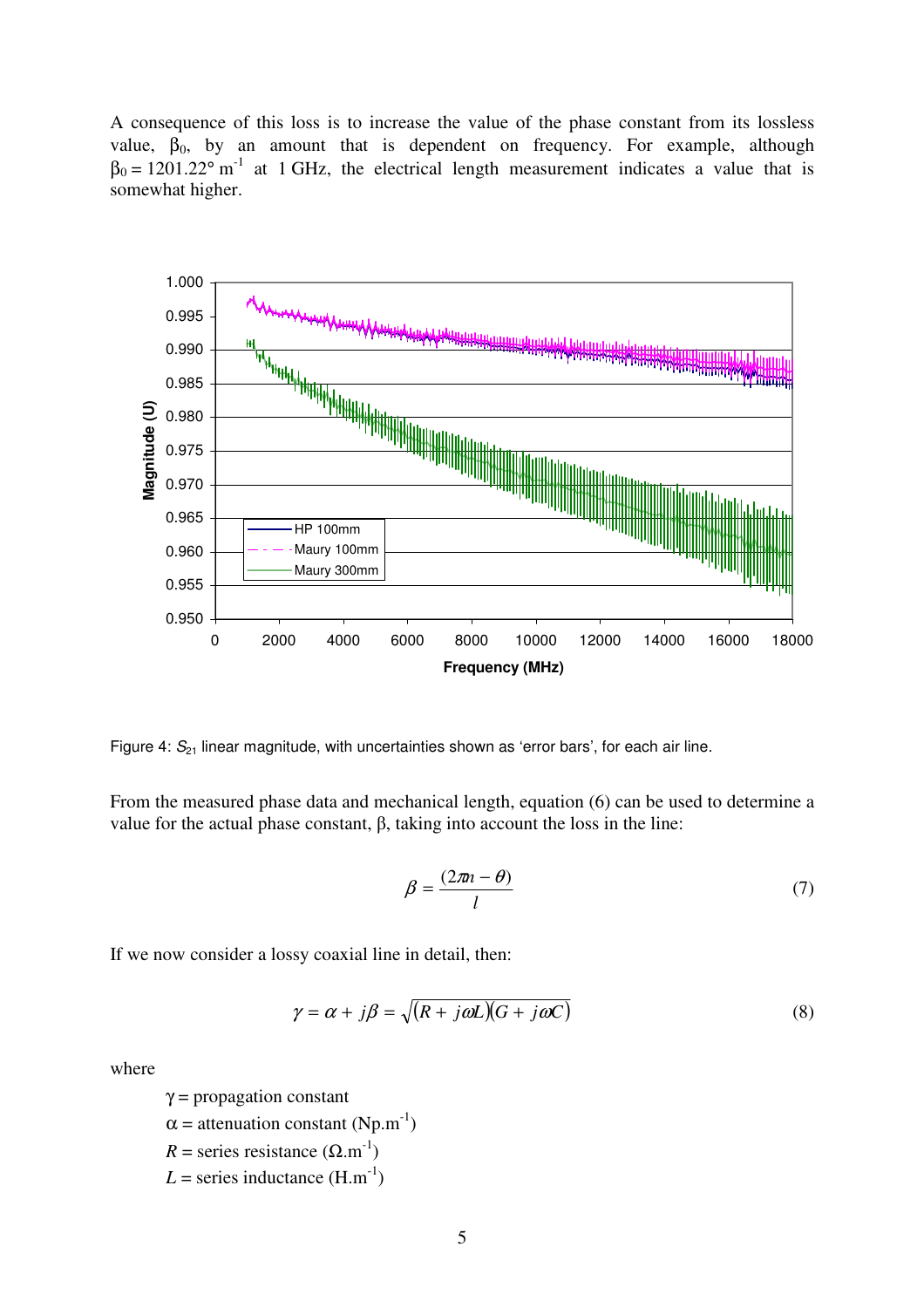$G =$ shunt conductance  $(S.m^{-1})$  $C =$ shunt capacitance  $(F.m^{-1})$ 

It has been shown that [2]:

$$
R = 2\omega L_0 d_0 \left( 1 - \frac{k^2 a^2 F_0}{2} \right)
$$
  
\n
$$
L = L_0 \left[ 1 + 2d_0 \left( 1 - \frac{k^2 a^2 F_0}{2} \right) \right]
$$
  
\n
$$
G = \omega C_0 d_0 k^2 a^2 F_0
$$
  
\n
$$
C = C_0 \left( 1 + d_0 k^2 a^2 F_0 \right)
$$

where

 $L_0$  = series inductance of lossless line  $(H.m^{-1})$  $\binom{b}{a}$ π  $\mu$ = 2  $\ln \frac{b}{a}$ *b*  $C_0$  = shunt capacitance of lossless line  $(F.m^{-1})$  $\ln \left( \frac{b}{a} \right)$  $=\frac{2\pi\varepsilon}{l}$  $a =$  radius of line's centre conductor  $(m)$  $b =$  radius of line's outer conductor (m)  $k = \text{angular wavenumber}, k = 2\pi/\lambda \text{ (rad.m}^{-1)}$  $\varepsilon$  = permittivity,  $\varepsilon = \varepsilon_0 \varepsilon_r$  (F.m<sup>-1</sup>)  $\varepsilon_0$  = permittivity of free space,  $\varepsilon_0 = c^2 \mu_0$  (F.m<sup>-1</sup>)  $\mu$  = permeability,  $\mu = \mu_0 \mu_r$  (H.m<sup>-1</sup>)  $\mu_0$  = permeability of free space,  $\mu_0 = 4\pi \times 10^{-7}$  (H.m<sup>-1</sup>)  $\mu_r$  = relative permeability of line's dielectric,  $\mu_r$  = 1 for air  $F_0$  and  $d_0$  are constants defined as:

$$
F_0 = \frac{\left(\frac{b^2}{a^2}\right) - 1}{2\ln\left(\frac{b}{a}\right)} - \frac{\left(\frac{b}{a}\right)\ln\left(\frac{b}{a}\right)}{\left(\frac{b}{a}\right) + 1} - \frac{1}{2}\left[\frac{b}{a} + 1\right]
$$

$$
d_0 = \frac{\delta_s\left(1 + \left(\frac{b}{a}\right)\right)}{4b\ln\left(\frac{b}{a}\right)}
$$

where

 $\mathbb{Z}$ 

 $\mathbf{r}$ 

$$
\delta_{s} = \text{skin depth (m)} = \sqrt{\frac{\rho}{\pi f \mu}}
$$

and

 $\rho$  = resistivity ( $\Omega$ .m).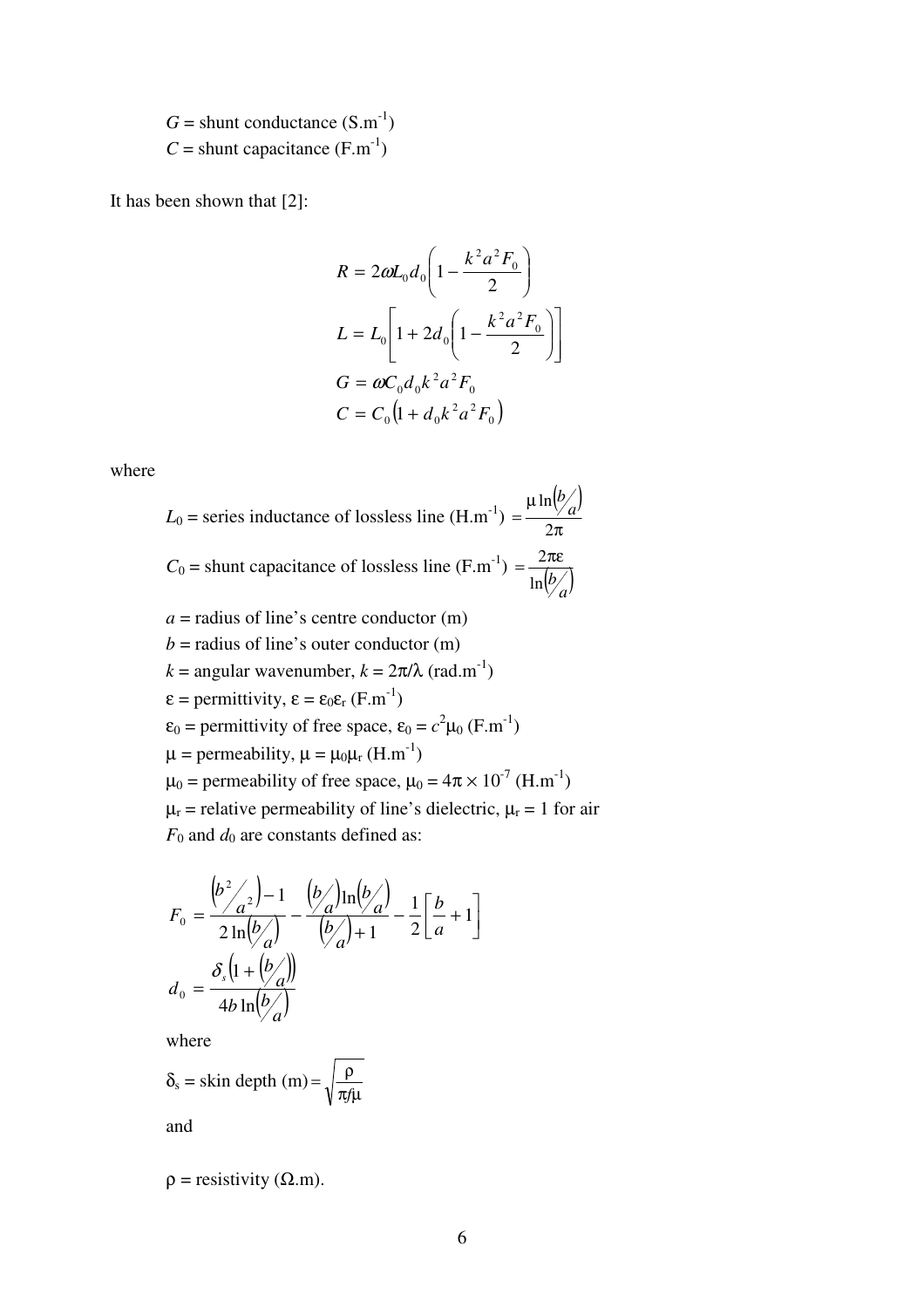Since the radii *a* and *b* are known for these lines, equation (7) and the imaginary part of equation (8) can be equated and a value for the resistivity can be determined. Figure 5 shows values of resistivity determined in this way for the three air lines under investigation.



Figure 5: values of resistivity for each air line as a function of frequency.

The uncertainties shown in Figure 5 have been calculated by observing the changes in the calculated resistivity due to offsetting each of the calculation's input parameters, in turn, by its standard uncertainty. These 'component uncertainties' are then combined using a root-sum-of-squares approach.<sup>3</sup> The error bars on the graph show the uncertainties at a  $95\%$ level of confidence (i.e. using a coverage factor,  $k = 2$ ).

## **4. Discussion**

Figure 5 shows the values of resistivity for each air line that are needed to cause the electrical and mechanical determinations of each line's length to become equal (to within the stated uncertainties). It is interesting to note that the values of resistivity calculated for each air line agree with each other to within the stated uncertainties. The calculated resistivity also appears to rise slightly with frequency whereas perhaps one might expect this to remain effectively

 $3$  A sensitivity analysis of the model derived from equations (6) and (7) has shown that the dominant component to the overall uncertainty is due to the measured phase. Other components, such as the measured mechanical length and temperature effects, were found to have a negligible effect on the overall uncertainty of the resistivity determination.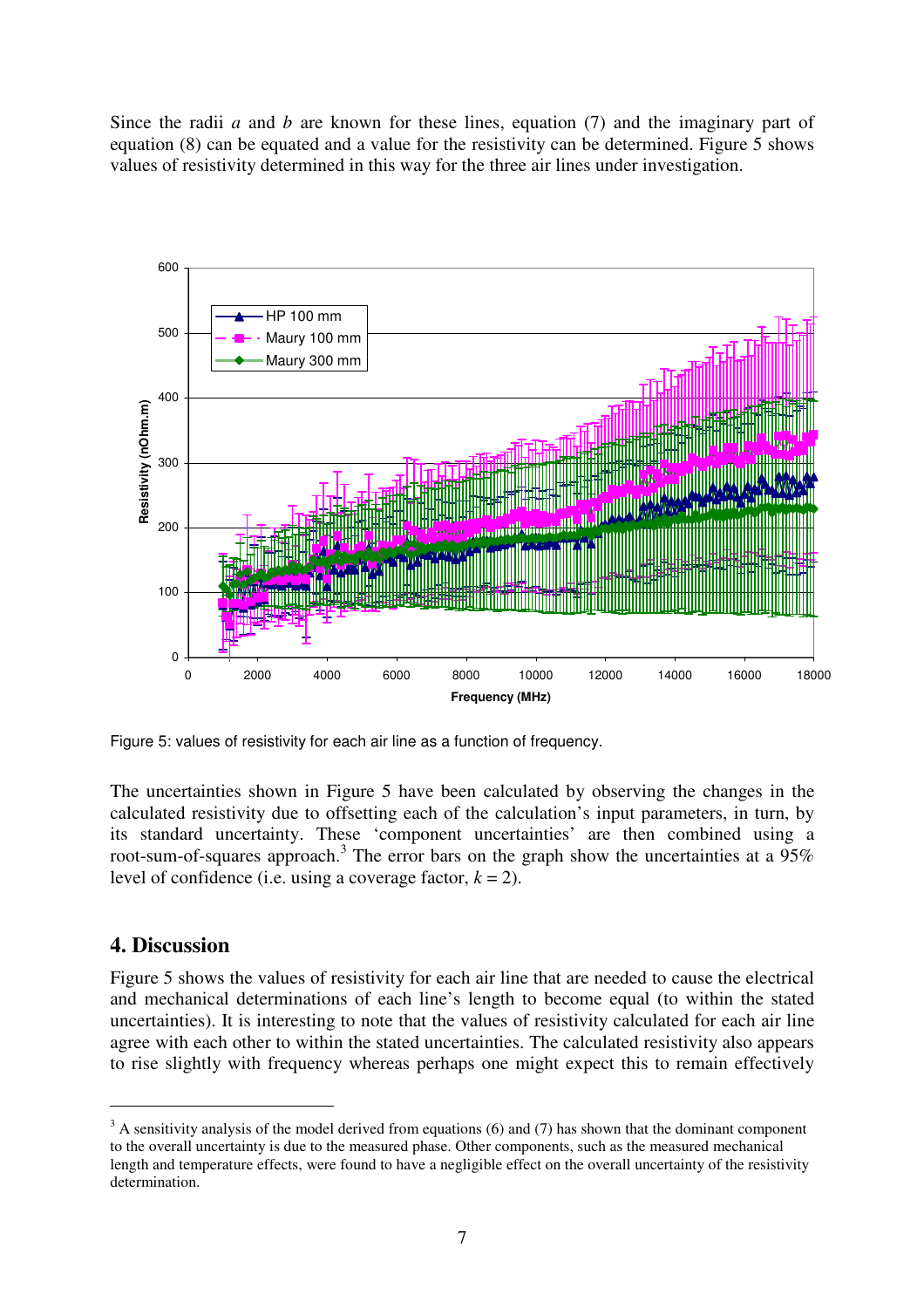constant over this range of frequencies. However, any such frequency dependence is only slight and well within the stated uncertainties. In fact, the results could be further summarised by choosing a value of approximately 150 n $\Omega$ .m, which could be applicable across this entire frequency range.

The above experimentally determined resistivity value of 150 n $\Omega$ .m can be compared with 'textbook' values for suitable materials. For example, in [3], a value for the resistivity of brass at room temperature is given as 63 n $\Omega$ .m. This is considerably less than the value determined in this paper. This could be for the following reasons:

- 1) It is not certain that the air lines' conductors are made of brass, although brass is a material that can be used to fabricate such air lines [4]. Other suitable materials (e.g. beryllium copper, which is also often used to fabricate air lines) will have different values of resistivity;
- 2) The textbook value of 63 n $\Omega$ .m has probably been derived from measurements made at DC and therefore may not be representative of the resistivity at high frequencies. However, the lack of significant frequency dependence observed in this paper tends to suggest that values derived at DC will not be too different from values at higher frequencies;
- 3) Textbook values of resistivity usually refer to bulk samples of materials, whereas the metal used for air lines is often formed by depositing layers using electroplating and machining techniques. The degree of compactness and surface finish, along with a tendency for electroplated surfaces to become porous, will cause the resistivity to vary significantly from a textbook value of a bulk sample. This will usually result in an increase in the loss (and hence the resistivity) of the material used to construct the line [5]. Such an increase is consistent with the discrepancy observed above.

For the above reasons, it is desirable to establish a convenient method for determining the resistivity of a particular line under the conditions to which it is used. The development of such a method is currently work-in-progress at NPL and is based on an earlier experimental technique [6]. Early indications suggest that the value of 150 n $\Omega$ .m is not unrealistic for the lines considered in this investigation [7].

# **5. Conclusion**

The practical difficulty of using air lines as references for VNA phase measurements has been demonstrated. The electrical length will appear longer than the mechanical length of the line if the assumption that the line being used is lossless. Air lines are therefore only useful as accurate phase references if their loss is considered. This requires an accurate knowledge of the resistivity of the conductors of the line and this is likely to be a property of each individual line in question.

When a method becomes available to reliably and conveniently determine the loss in a given line, then this paper has shown that these lines will become suitable reference devices for verifying VNA phase measurements. This will provide a significant improvement to the current international guidelines for evaluating VNA measurements given in [1].